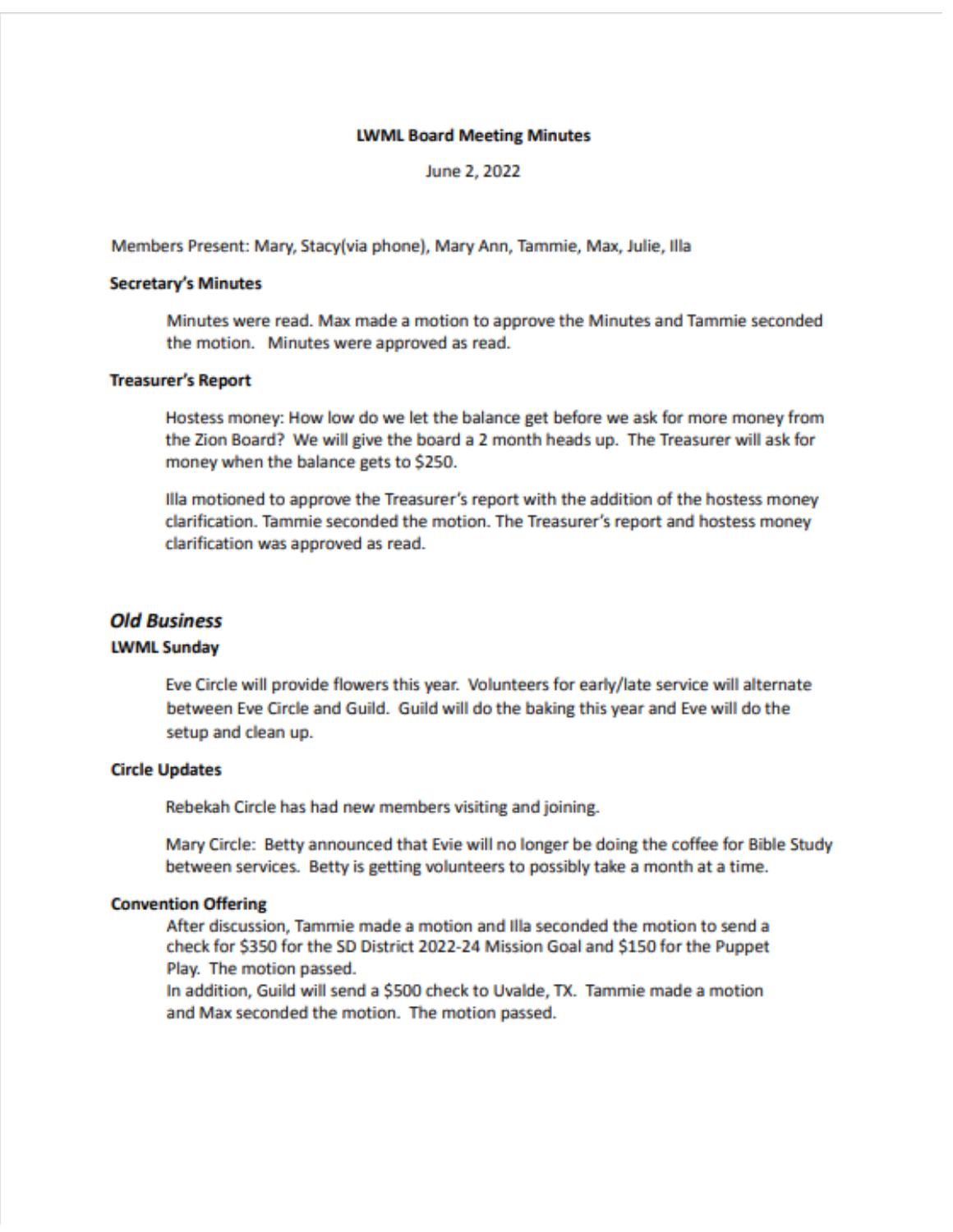### **Diaper Derby**

The Diaper Derby ends Sunday, June 19. The diapers will be delivered starting on Monday, June 20. Illa will take to Children's Inn. Julie will take to Teddy Bear Den and Stacy will take to the Alpha Center. We will each take a picture when we deliver the diapers.

Mary will check on whether Maxine will write a thank you or if Guild will write it.

### **Call to Freedom**

Mary will include the Argus Leader article: "DOJ audit says Call to Freedom lacked documentation" to be read at Circle meetings. Each Circle will check to see if we are still okay for Call to Freedom to come and talk on October 8.

### **Book Sale and Fall Rally**

Any sales need to go to Mites. Illa shared the book marks she has made. Bake sale will be held on October 2. Books will be kept out on October 16.

### **September Joint Meeting**

Start time is 10 am and try to be done by noon. Illa will be making food-possibly egg bake. She will let us know what we can do to help. Food will be ready at 9:30.

Julie will apply for a Thrivent grant to help with food costs. Leftover money will go to an in gathering. Mary will check with Trey from Sequel if there is a need for any items.

Pastor will do a devotion. Trey will have 30-45 minutes to talk. Think of questions for him. YWR representatives Grace and Jessica will share about the convention for 10-15 minutes.

Julie and Tammie will sit at the Welcome Table. Julie will have a spreadsheet for members to update their information. Tammie will make name tags with an ice breaker question and table number. Max will be hostess and show/help members to their tables.

After the speakers are done. Members will work on Streets of Bethlehem momentos. We will also work on boxing up the blankets for Sequel Academy. We will need 60 boxes.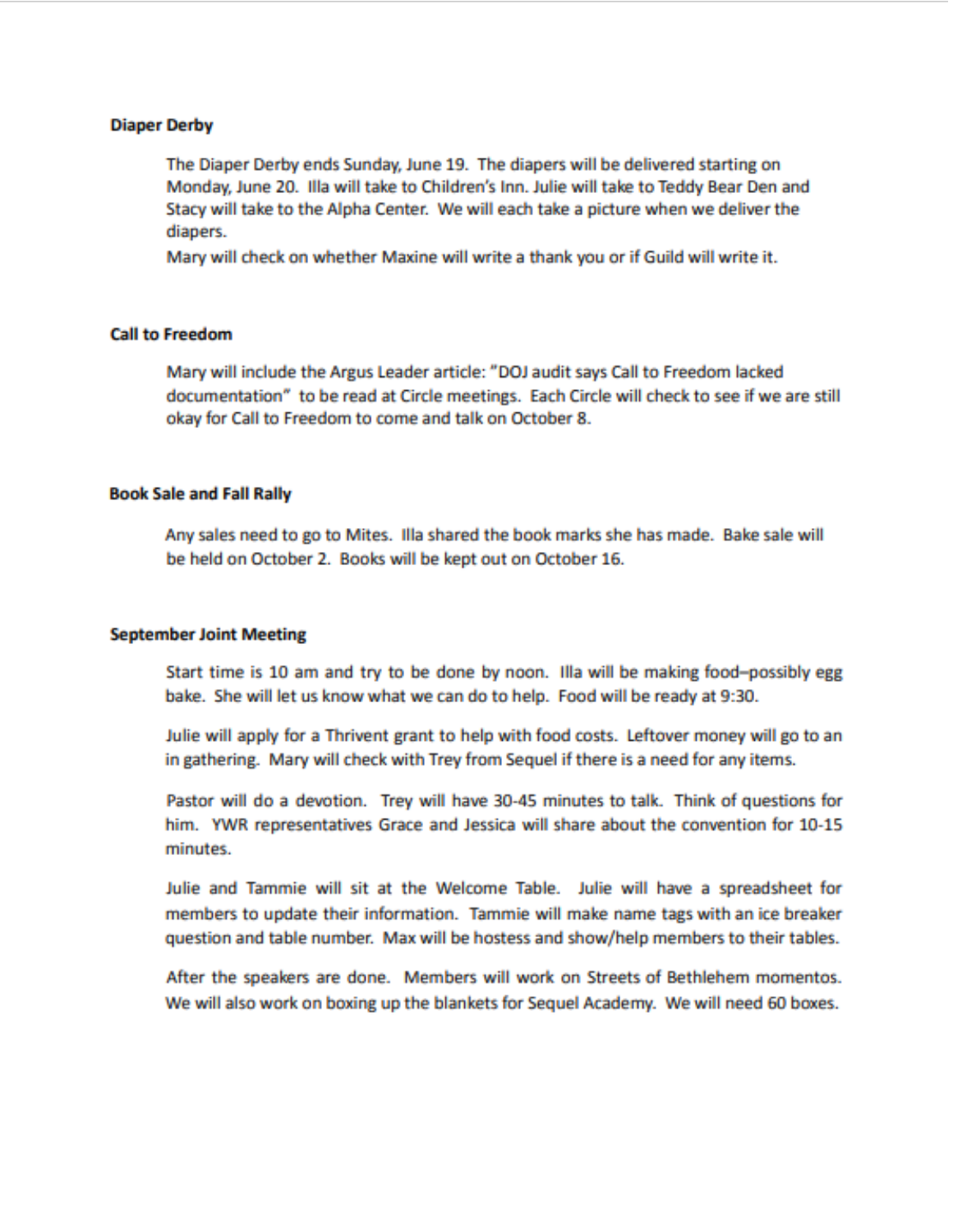# **New Business**

### **Board Treasurer**

Mary Ann's term for Treasurer will be done in December. Start thinking if you are interested in volunteering for this position. It's never too early to start learning/training.

### July Joint "See You Later" Party

Stacy is moving to Alaska and we will celebrate her on July 16 with a "See You Later" luncheon. Time will be 11-2:30. Catered lunch by Tony's and it will be a charge of approx. \$10. Menu will be broasted chicken, red potatoes, baked beans and fruit salad. We will provide the desserts. Illa will check with Tony's. We will need a headcount by July 1. Stacy and her girls will serve the meal so they can visit with everyone that goes through the line. We will invite Eve Circle. Tables will be available to sign up for to decorate them.

June 21-Rebekah Circle-1:30 June 21-Mary Circle-5:30 July 7-Board meeting-5:30 July 16-"See You Later" Luncheon 11:00 September 17-Joint Meeting 10:00 am October 2-16-Book Sale October 2-LWML Sunday October 8-Call to Freedom October 15-Fall Rally

The meeting was closed with the Lord's Prayer.

**Respectfully Submitted, Julie Rames**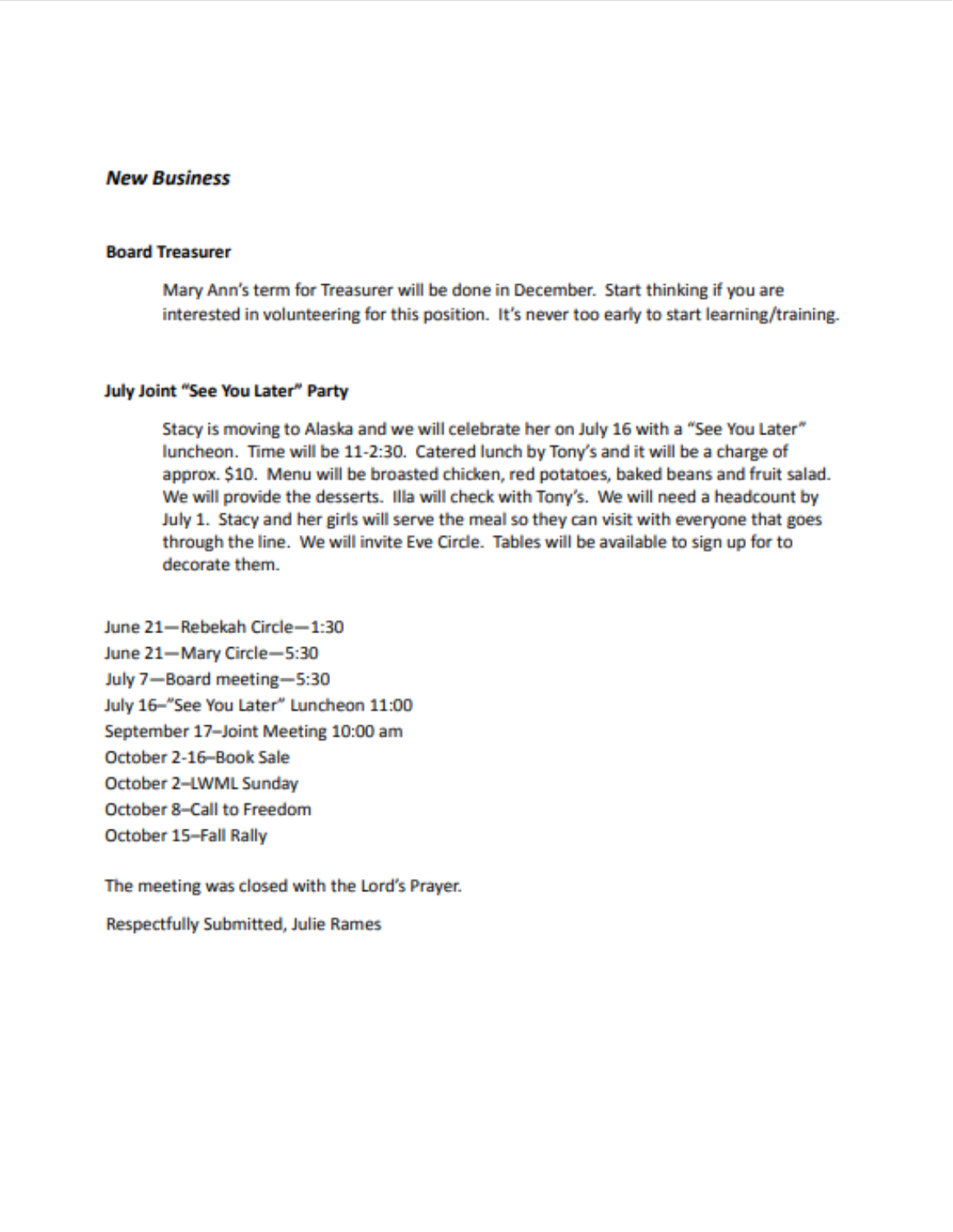# **LWML Rebekah Circle** May 17, 2022 Zion SF Conference

Members Present: 11 Alverna A, Mary C, Jan F, Carol H, Audrey H, Lois J, Max K, Marie K, Stacy T, Coletta V, Shirley W

Members Not Present: 6 Carol E, Sunhild M, Val O, Roselyn O, Lu O, Norma R

Visitors: Judy B, Precious G, Barb P

Sign Cards Ad R Birthday, Donation to River City Domestic Violence Center, Zoe Care Yankton SD Cookies: Audrey H

Open with reciting "The League Pledge" in unison. Devotion: The Mystery of Christ

Review Guild Minutes and Treasures Report

**May OFFERING:** Home \$45.00 Mites \$ 29.00 Rebekah Heart \$57

Treasurer Report: Previous Rebekah Heart balance of \$52 was used to purchase item for River City Center May Rebekah heart \$57 ( \$40 sent for Zoe CareYankton and remaining \$17 to purchase diapers

Update on Kay Nelson

## **Old Business**

Blanket Workday: 9 blankets completed. Rebekah circle tied one blanket after meeting.

Convention 3,4 at St John's Lutheran Church in Yankton, SD Gifts from the Heart items can be given to Tammy or Mary Tammy and Mary will serve as our voting delegates. Shirley W plans on attending Friday

### **New Business**

Sept Joint meeting will be Sept 17, 10-2 pm , Illa will prepare a lunch. Trey from Sequel Academy will be speaker Activity Max's Street of Bethlehem ornaments NO CIRCLE MEETING IN SEPTEMBER

LWML Sunday: Muffins for Mites will have sign up at Joint September meeting Flowers will be provided by EVE group Readers and Greeters for Early Service: Guild Minute for Ministry : Eve

Book Sale: Oct 2-16 Book Drop start in September Bake Sale only on LWML Sunday Oct 2 Minute for Ministry will be on Sept 11

Call To Freedom: Oct 8 from 10-12 Serving coffee, water, small snack

Fall Rally: Oct 15: Guild will provide dessert for approximately 75 individuals

Stacy's SEE YA LATER will be July 16. NO CIRCLE MEETING IN JULY

Precious Gaye requested to join the Rebekah Circle

Close with the LORD'S PRAYER

God isn't asking you to figure it out, HE is asking you to trust that HE already has!!!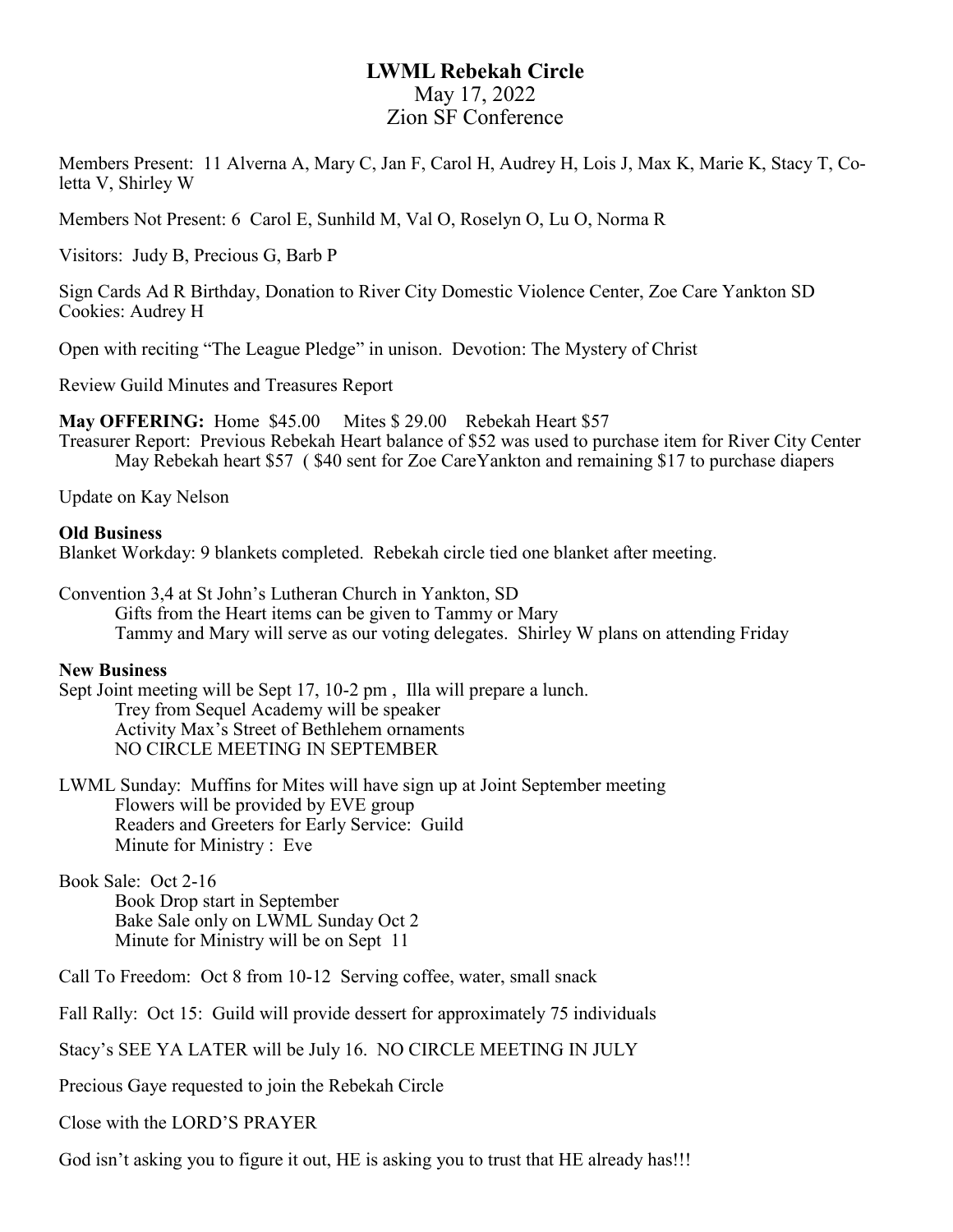# **Mary Circle Meeting Minutes**

May 17, 2022

Members Present: Pam, Betty, Mary, Jerilyn, Cheryl, Julie, Tammie, Lenny, Sandy, Marsha, Judy, Cheryl, Valerie

Home: \$24 Mites: \$42.93 Total: \$66.93

**Bible Study: Sandy led us in the Bible Study- Last**

**Secretary's Minutes: Read and reviewed**

### **Treasurer's Report: Read and reviewed**

Jacob is thinking about ESV bibles-not sure he wants to change. A check was received for Easter Breakfast and shared with Eve group. The money received for Guild was given to Mites.

## *Old Business*

### **Blanket workday update**

9 blankets were completed. Another workday will be planned. See Tammie if you would like to cut or tie at home.

### **September Joint Meeting Date**

The Joint Meeting will be held September 17. Time: 10 am. Illa will take care of food. Pastor will do the devotion. We will help Maxine with ornaments and wrap blankets. Trey from Sequel Academy will speak as well as the YWR will give a report. If you have any questions for Trey, please give them to Mary.

### **June District Convention**

Young Women Reps have made their own hotel reservation. In gathering—Rebekah Circle is collecting money and Stacy will go shopping. Voting—Rebekah Circle has said that the Delegate is free to make the choice.

Betty is going for the day and has room for one more person. Contact her if interested in going.

### **Call to Freedom**

October 8—9:30-11:00 in the Atrium. Invite anyone.

### **Book Sale**

October 2-16 in the Atrium. When do we call for books? Bake sale on October 2?

### **LWML Sunday**

Eve will do flowers this year. Guild will do flowers next year. Guild will provide readers and ushers for the early service. Eve will provide readers and ushers for the second service.

### **Muffins for Mites**

MFM will be held on LWML Sunday, October 2. Guild will do the baking and Eve will serve and clean up.

### **Christmas for Sequel Academy**

How should we give the boys their blankets? Illa is getting cards. Mary is getting first names or initials of the boys so we can personalize the cards more.